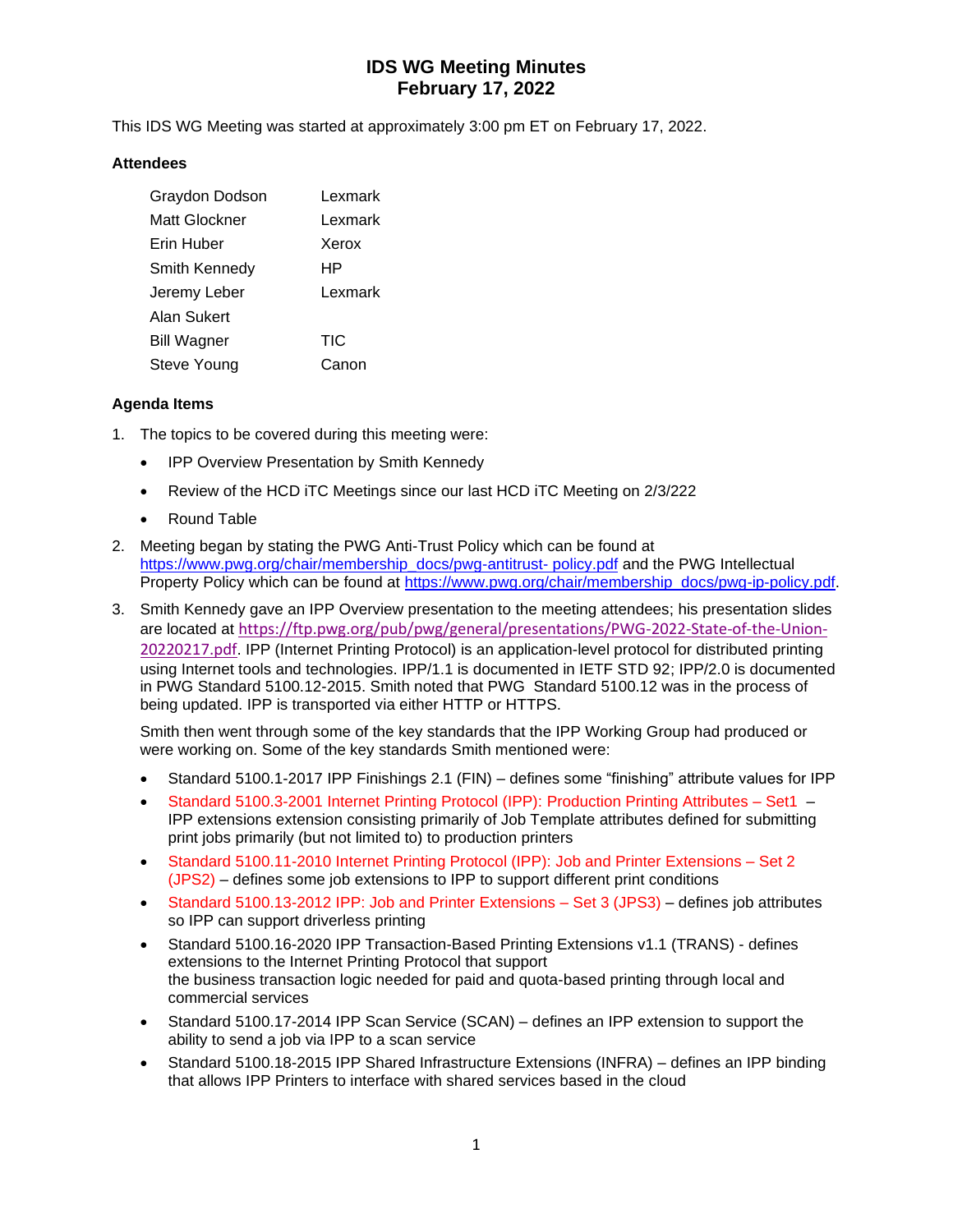## **IDS WG Meeting Minutes February 17, 2022**

- Standard 5100.19-2015 IPP Implementor's Guide v2.0 (IG) Provides an updated guidance to IPP clients and printer implementors on how best to utilize IPP
- Standard 5100.22-2019 IPP System Service v1.0 (SYSTEM) defines IPP objects, operations, and attributes to support management and status monitoring of all configured Services, Subunits, and Resources on an Imaging System
- Standard 5101.1-2013 PWG Media Standardized Names 2.0 defines standard colorant and media names and naming conventions to be used by other PWG specifications
- Standard 5102.4-2012 PWG Raster Format defines a simple raster format to support printing, scanning, and facsimile without printer-specific driver software on resource-limited clients and printers

Note: The standards in the red type are in the process of being updated

Another important standard developed by the IPP Working Group is Standard 5100.14-2020 IPP Everywhere™ v1.1. IPP Everywhere is a subset of full IPP that supports network printing without vendor-specific driver software (i.e., it is driverless), including the transport, various discovery protocols, and standard document formats. Printer vendors can self-certify their products against IPP Everywhere via the IPP Everywhere™ Printer Self-Certification Manual v1.1 (SELFCERT) defines in Standard PWG 5100.20-2020. To date 768 printers have been self-certified against IPP Everywhere. Smith noted that the IPP WG is now working on defining the requirements for IPP Everywhere 2.0.

Smith then mentioned three IPP standards that he thought would be of most interest to the IDS Workgroup:

- Best Practice 5199.10-2019 IPP Authentication Methods (IPPAUTH) provides implementation guidance on how to best integrate various authentication mechanisms used over IPP's HTTP and HTTPS transports into IPP protocol exchanges when printer access or print feature policy requires authorization.
- Best Practice 5199.11-2021 Job Accounting with IPP v1.0 discusses how to perform different kinds of job accounting with IPP and how to address privacy and consent issues associated with accounting information
- IPP Encrypted Jobs and Documents v1.0 (TRUSTNOONE) This is in development and is awaiting prototyping. The goal is to define new encrypted IPP message formats that provide IPP with end-to-end encryption of IPP Job attributes, Document attributes, and Document data. The encrypted formats will use public key cryptography via S/MIME with an optional password to effectively protect the IPP message/Document data payload from intermediaries and when the data is at rest in the destination Output Device. Smith noted that RGP may also be used for the encryption.

The IDS WG requested a follow-up presentation on the IPP Encrypted Jobs and Documents standards. Smith stated he would do so, but because of personal issues it probably would not be until April at the earliest.

- 4. Al then provided a summary of what was covered at the two HCD iTC Meetings (2/7/22 and 2/14/22) since the last IDS Workgroup meeting on 2/3/22.
	- For the most past the main items covered at the two meetings were a review of the FPT\_WIPE\_EXT SFR and associated Assurance Activities developed by the Cryptographic Erase Subgroup and comments against the 2nd Public Draft of the HCD cPP.

Regarding the FPT\_WIPE\_EXT Data Wiping SFR and associated Assurance Activities, the Cryptographic Erase subgroup resolved all comments against the Data Wiping SFR and associated Assurance Activities, finalized the SFR and Assurance Activities, and presented the final proposal to the full HCD iTC for full approval.

Bill did have some comments against tis final proposal, however. We reviewed Bill's comments at the 2/14 meeting. The HCD iTC agreed to implement one of his comments. However, after looking at Bill's other comments the iTC felt the other comments required additional review. So, it